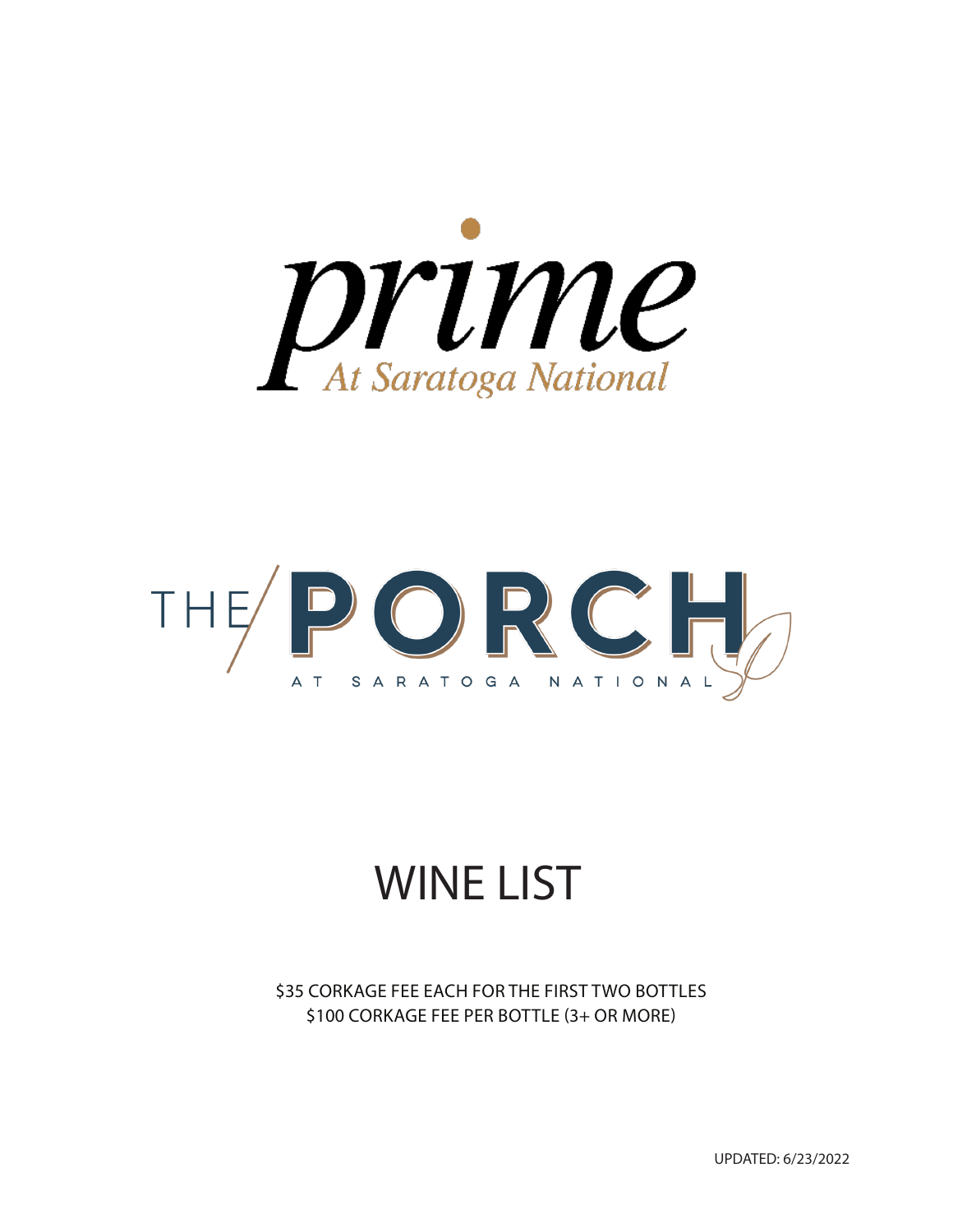|                                                                                                                            | SPARKLING WINES & CHAMPAGNE                                                                                                                                                                                                                                                                                                                                                                                                                                                                                                                                                                                                                                                                                       |                                                                                                                                              |                                                                                                                                  |
|----------------------------------------------------------------------------------------------------------------------------|-------------------------------------------------------------------------------------------------------------------------------------------------------------------------------------------------------------------------------------------------------------------------------------------------------------------------------------------------------------------------------------------------------------------------------------------------------------------------------------------------------------------------------------------------------------------------------------------------------------------------------------------------------------------------------------------------------------------|----------------------------------------------------------------------------------------------------------------------------------------------|----------------------------------------------------------------------------------------------------------------------------------|
| 108<br>124<br>109                                                                                                          | <b>SPARKLING WINE</b><br>De Stefani "0.15", Prosecco (Veneto, Italy)<br>Graham Beck "Blanc de Blancs" (Robertson, South Africa)<br>Raventos I Blanc, L'Hereu, Cava (Penedes, Spain)                                                                                                                                                                                                                                                                                                                                                                                                                                                                                                                               | 2019<br>2013<br>2018                                                                                                                         | 52.<br>66.<br>54.                                                                                                                |
| 121<br>117                                                                                                                 | <b>SPARKLING ROSE</b><br>Paul Buisse Cremant de Lorie Rose (Lorie Valley, France)<br>Schramsberg Brut Rose (Carneros, California)                                                                                                                                                                                                                                                                                                                                                                                                                                                                                                                                                                                 | <b>NV</b><br>2018                                                                                                                            | 52.<br>94.                                                                                                                       |
| 112<br>116<br>119<br>120                                                                                                   | <b>CHAMPAGNE</b><br><b>TETE DE CUVEE</b><br>Dom Perignon (Epernay)<br>Krug (Reims)<br>Louis Roederer "Cristal" (Reims)<br>Salon, "Le Mesnil" Blanc de Blanc Grand Cru                                                                                                                                                                                                                                                                                                                                                                                                                                                                                                                                             | 2010<br>2008<br>2012<br>2012                                                                                                                 | 395.<br>900.<br>600.<br>1,650.                                                                                                   |
| 114<br>111<br>122                                                                                                          | <b>ROSE CHAMPAGNE</b><br>Billecart-Salmon, Rose (Mareuil-Sur-Ay)<br>Krug 23rd Edition (Reims)<br>Vilmart & Cie, "Rose Emotion" 1er Cru (Rilly-La-Montagne)                                                                                                                                                                                                                                                                                                                                                                                                                                                                                                                                                        | MV.<br>MV<br>2012                                                                                                                            | 162.<br>650.<br>290.                                                                                                             |
| 123<br>118<br>126<br>125<br>115<br>113                                                                                     | <b>MULTI-VINTAGE</b><br>Egly-Ouriet "Les Vignes de Bisseuil" 1er Cru (Reims)<br>Pierre Peters, "Cuvee de Reserve" Blanc de Blancs (Le-Mesnil-sur-Oger)<br>J. DE Telmont " Grande Reserve" (Damery)<br>Thienot (Reims)<br>Veuve Clicquot, "Yellow Label" (Reims)<br>Vilmart & Cie, "Grande Réserve" 1er Cru (Rilly-La-Montagne)                                                                                                                                                                                                                                                                                                                                                                                    | <b>MV</b><br><b>MV</b><br><b>MV</b><br><b>MV</b><br><b>MV</b><br>MV                                                                          | 195.<br>135.<br>90.<br>99.<br>129.<br>120.                                                                                       |
|                                                                                                                            | NEW WORLD WHITES<br><b>SAUVIGNON BLANC</b><br><b>CALIFORNIA</b><br>Califonia                                                                                                                                                                                                                                                                                                                                                                                                                                                                                                                                                                                                                                      |                                                                                                                                              |                                                                                                                                  |
| 211<br>212<br>215<br>214                                                                                                   | Daou Vineyards (Paso Robles)<br>Cakebread Cellars (Napa Valley, California)<br>Merry Edwards (Russian River Valley)<br>Stonestreet (Alexander Valley)                                                                                                                                                                                                                                                                                                                                                                                                                                                                                                                                                             | 2020<br>2021<br>2018<br>2018                                                                                                                 | 48.<br>65.<br>92.<br>65.                                                                                                         |
| 213                                                                                                                        | <b>NEW ZEALAND</b><br>Cloudy Bay (Marlborough, New Zealand)                                                                                                                                                                                                                                                                                                                                                                                                                                                                                                                                                                                                                                                       | 2020                                                                                                                                         | 72.                                                                                                                              |
| 245<br>228<br>232<br>227<br>242<br>246<br>241<br>235<br>240<br>229<br>236<br>230<br>239<br>231<br>243<br>234<br>238<br>233 | <b>CHARDONNAY</b><br>Stonestreet "Upper Barn" (Sonoma Coast)<br>Rombauer, (Carneros)<br>Kistler "Les Noisetiers" (Sonoma Coast)<br>Girard (Russian River Valley)<br>Aubert, "Eastside" (Russian River Valley)<br>Aubert, "CIX" (Sonoma Coast)<br>Aubert "Lauren" (Sonoma Coast)<br>Daou Vineyards "Reserve" (Paso Robles)<br>La Crema (Russian River Valley)<br>Paul Hobbs, "Crossbarn" (Sonoma Coast)<br>The Hilt (Sta. Rita Hills)<br>Cakebread Cellars (Napa Valley)<br>Jax "Y3" (Napa Valley)<br>Flowers (Sonoma Coast)<br>Stonestreet "Broken Road" (Sonoma Coast)<br>Hyde Vineyard, "De Villaine" (Napa Valley)<br>WindRacer "Saralee" (Russian River Valley)<br>Newton Vineyards, Unfiltered (Napa Valley) | 2017<br>2020<br>2020<br>2018<br>2018<br>2018<br>2019<br>2018<br>2019<br>2019<br>2017<br>2020<br>2019<br>2018<br>2017<br>2018<br>2018<br>2016 | 205.<br>86.<br>140.<br>55.<br>225.<br>205.<br>255.<br>84.<br>60.<br>58.<br>78.<br>94.<br>48.<br>99.<br>99.<br>180.<br>92.<br>88. |
|                                                                                                                            | <b>OREGON</b>                                                                                                                                                                                                                                                                                                                                                                                                                                                                                                                                                                                                                                                                                                     |                                                                                                                                              |                                                                                                                                  |

| 226 00 Wines, "VGW" (Willamette Valley) |  |
|-----------------------------------------|--|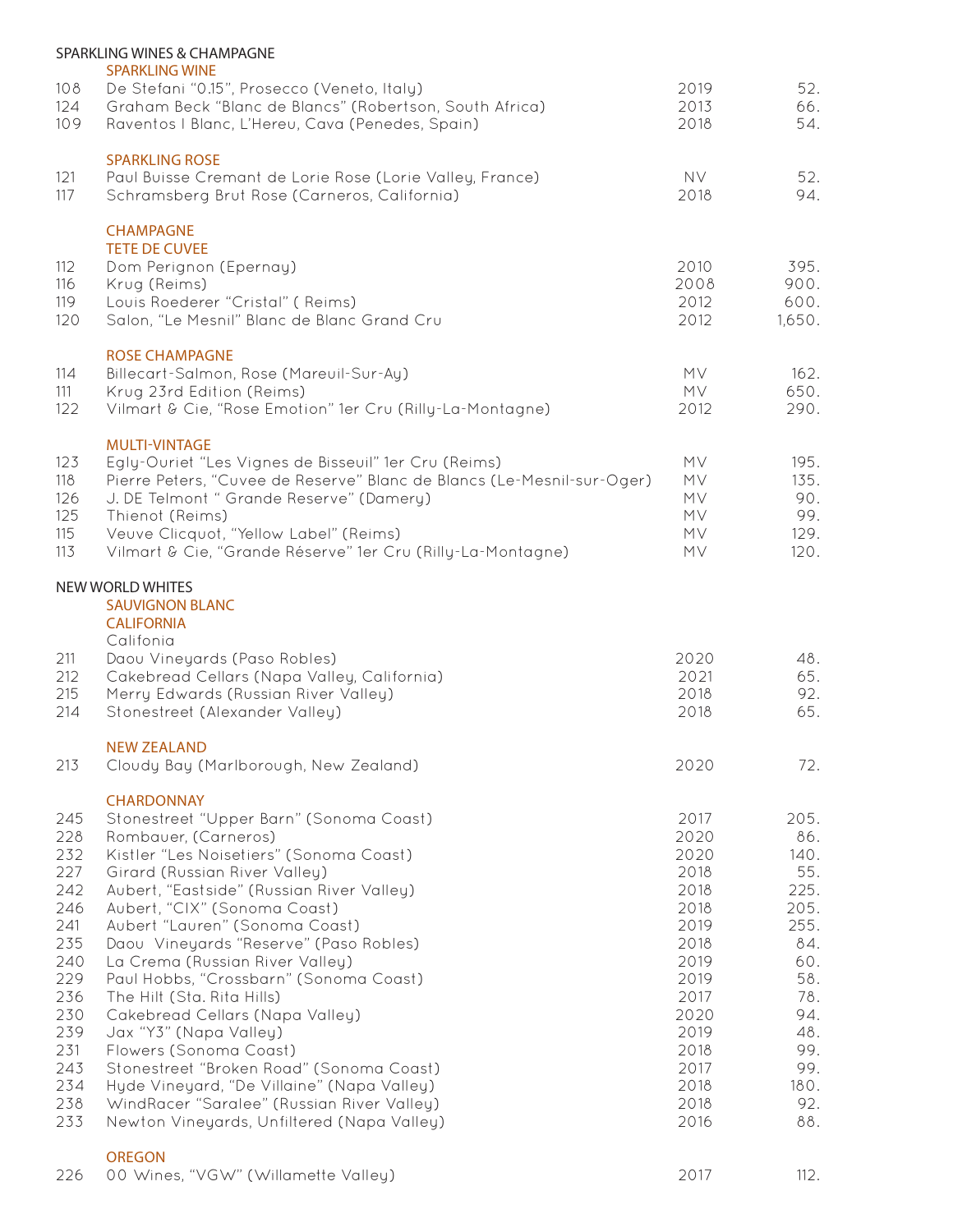| 248<br>274<br>260<br>237                                         | <b>OTHER WHITES</b><br>Jim Barry, "The Lodge Hill", Dry Riesling (Claire Valley, Australia)<br>Penfolds Bin 51 Dry Rielsing (Eden Valley, Australia)<br>Ravines, Dry Riesling, (Finger Lakes, New York)<br>Stonestreet "Terrace Ridge" Sauvignon Blanc&Semillion                                                                                                                                                                           | 2019<br>2017<br>2013<br>2014                                         | 40.<br>55.<br>40.<br>62.                                           |
|------------------------------------------------------------------|--------------------------------------------------------------------------------------------------------------------------------------------------------------------------------------------------------------------------------------------------------------------------------------------------------------------------------------------------------------------------------------------------------------------------------------------|----------------------------------------------------------------------|--------------------------------------------------------------------|
| 250                                                              | (Sonoma, California)<br>Alheit Vineyards, "Cartology" Chenin Blanc (Western Cape, South Africa) 2017                                                                                                                                                                                                                                                                                                                                       |                                                                      | 72.                                                                |
|                                                                  | OLD WORLD WHITES/ ROSE                                                                                                                                                                                                                                                                                                                                                                                                                     |                                                                      |                                                                    |
| 261<br>257<br>258<br>271                                         | <b>FRANCE-LOIRE VALLEY</b><br>Domaine Hippolyte Reverdy, Sancerre<br>Regis Minet, Pouilly Fume<br>Domaine des Aubuisieres, "Cuvee de Silex Sec", Vouvray<br>Domaine Huet "Sec Le Haut Lieu", Vouvray                                                                                                                                                                                                                                       | 2020<br>2020<br>2018<br>2019                                         | 80.<br>57.<br>42.<br>78.                                           |
| 249<br>254<br>265<br>255<br>256<br>252<br>263<br>251<br>259      | <b>FRANCE-BURGUNDY</b><br>Domaine Vincent Dauvissat, Petit Chablis<br>Domaine Savary, "Fourchaume", Chablis 1er Cru<br>Domaine Laroche, "Les Blanchots", Chablis Grand Cru<br><b>Ballot Millot, Mersault</b><br>Domaine Michelot, "Les Charmes", Meursault 1er Cru<br>Olivier LeFlaive, Puligny Montrachet<br>Olivier LeFlaive, Puligny Montrachet<br>Daniel & Julien Barraud, "Alliance", Pouilly Fuisse<br>Domaine Leflaive, Macon Verze | 2019<br>2018<br>2019<br>2018<br>2016<br>2014<br>2018<br>2020<br>2020 | 140.<br>92.<br>245.<br>162.<br>196.<br>225.<br>225.<br>82.<br>144. |
| 266<br>272<br>277<br>275                                         | <b>FRANCE-ALSACE</b><br>Domaine Zind Humbrecht, Gewurztraminer<br>Hugel, "Classic", Gewurztraminer<br>Domaine Schoffit, "Harth Tradition", Riesling<br>Maison Trimbach, "Geisberg", Grand Cru, Riesling                                                                                                                                                                                                                                    | 2019<br>2013<br>2016<br>2013                                         | 48.<br>40.<br>48.<br>210.                                          |
| 281<br>282<br>280<br>283                                         | <b>ROSE</b><br>Domaine D'Esclans, "Whispering Angel" (Cotes de Provence)<br>Chateau Peyrassol "Cuvee des Commandeurs" (Cotes de Provence)<br>Daou Vineyards (Paso Robles)<br>Pierre Yves Colin Morey, Rose de Pinot Noir (Burgundy)                                                                                                                                                                                                        | 2020<br>2020<br>2020<br>2020                                         | 60.<br>69.<br>48.<br>62.                                           |
| 269                                                              | <b>SPAIN</b><br>Granbazan, "Etiqueta Ambar", Albarino (Rias Baixas)                                                                                                                                                                                                                                                                                                                                                                        | 2020                                                                 | 42.                                                                |
| 279<br>278<br>276<br>273                                         | <b>GERMANY</b><br>Selbach "Incline" Riesling (Mosel)<br>Donnhoff Kreuznacher Krotenpfuhl, Riesling, Kabinett (Nahe)<br>Dr. Fischer, "Bockstein Vineyard", Riesling, Spatlese (Mosel)<br>Merkelbach Urziger Wurzgarten, Riesling, Auslese (Mosel)                                                                                                                                                                                           | 2018<br>2019<br>2018<br>2018                                         | 40.<br>52.<br>50.<br>55.                                           |
| 285<br>287<br>286<br>289<br>288                                  | <b>ITALY</b><br>Elena Walch, "Castel Ringberg", Pinot Grigio (Alto Adige)<br>Sartori di Verona "Love Story" Pinot Grigio (Venteto)<br>Jermann, Pinot Grigio (Friuli-Venezia)<br>Fontodi, "Merriggio" Sauvignon Blanc (Tuscany)<br>Feudi di San Gregorio, Greco di Tufo (Campania)                                                                                                                                                          | 2018<br>2019<br>2019<br>2019<br>2019                                 | 62.<br>42.<br>60.<br>65.<br>48.                                    |
|                                                                  | NEW WORLD REDS                                                                                                                                                                                                                                                                                                                                                                                                                             |                                                                      |                                                                    |
| 325<br>332<br>317<br><b>NA</b><br>313<br>336<br><b>NA</b><br>315 | <b>PINOT NOIR</b><br><b>CALIFORNIA</b><br>Cherry Pie, "San Pablo Bay" (Napa Valley)<br>Tatomer (Santa Barbra)<br>Belle Glos "Las Alturas" (Santa Barbra)<br>Belle Glos "Taylor Lane" (Sonama Coast) 1500ML<br>Dumol, "Estate" (Russian River Valley)<br>Merry Edwards, (Russian River Valley)<br>Merry Edwards, (Sonoma Coast) 1500ML<br>Williams Selyem, "Westside Road Nieghbors" (Russian River Valley)                                 | 2019<br>2019<br>2019<br>2011<br>2015<br>2019<br>2014<br>2019         | 99.<br>68.<br>110.<br>295.<br>195.<br>128.<br>250.<br>240.         |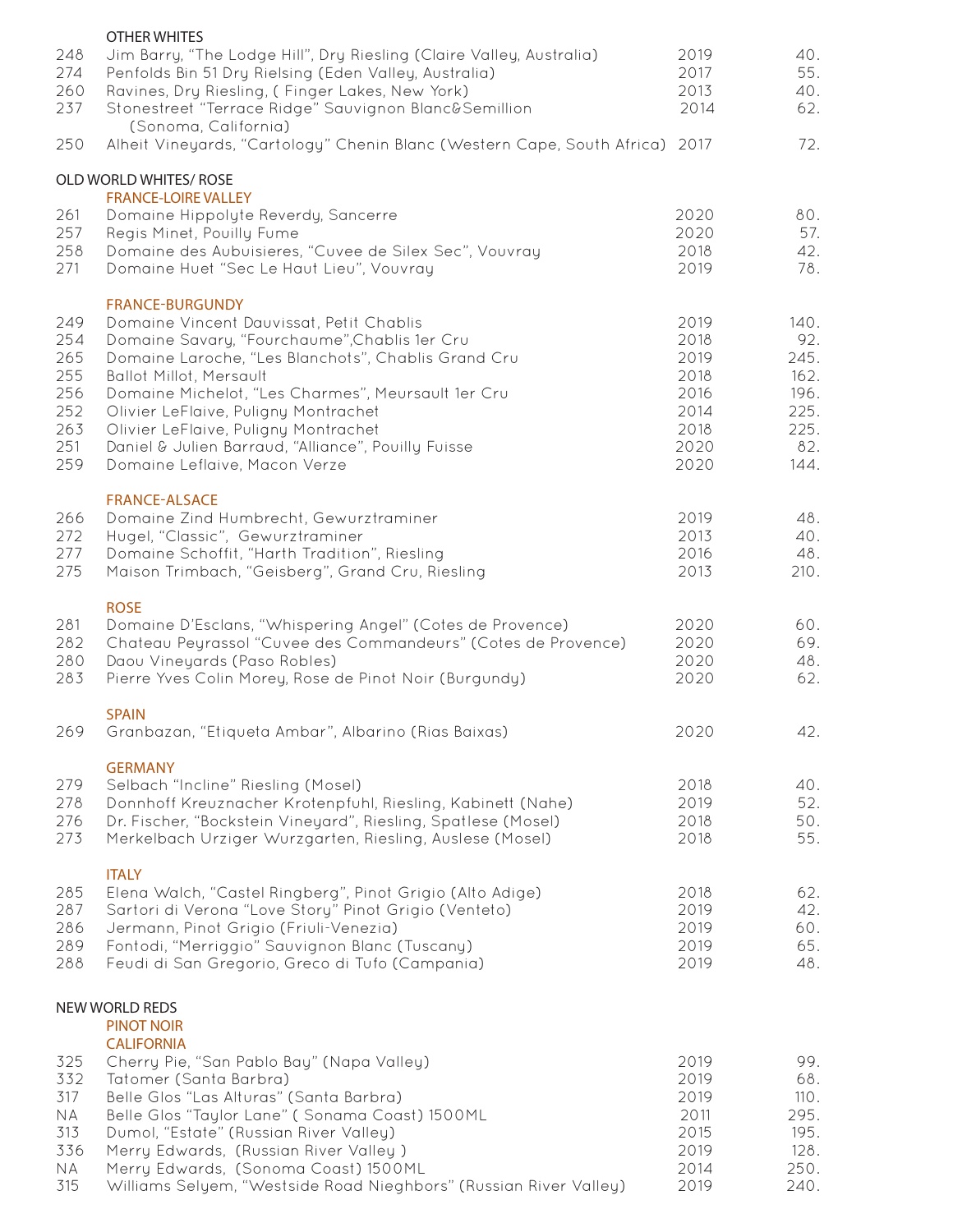| 341<br>381<br>314<br>335<br>328<br>324<br>327<br>319<br>323<br>343<br>312<br>331                                    | Egret (Sonoma Coast)<br>Cobb, "Jack Hill" (Sonoma Coast)<br>Semper by Tuck Beckstoffer (Sonoma Coast)<br>Hirsch Vineyards "Bohan Dillon" (Sonoma Coast)<br>Kosta Browne (Sonoma Coast)<br>Sea Smoke, "Southing" (Sta Rita Hills)<br>Sea Smoke, "Ten" (Sta Rita Hills)<br>Mindego Ridge (Santa Cruz Mtns)<br>Maggy Hawk, "Stormin" (Anderson Valley)<br>WindRacer "Skycrest" (Anderson Valley)<br>Eden Rift Estate (Central Coast)<br>The Hilt Estate (Central Coast)                                                                                                                                                                                                                                                                                                              | 2016<br>2016<br>2017<br>2019<br>2020<br>2019<br>2019<br>2014<br>2012<br>2018<br>2016<br>2018                                 | 48.<br>135.<br>92.<br>99.<br>215.<br>220.<br>240.<br>82.<br>90.<br>155.<br>80.<br>78.                                                    |
|---------------------------------------------------------------------------------------------------------------------|-----------------------------------------------------------------------------------------------------------------------------------------------------------------------------------------------------------------------------------------------------------------------------------------------------------------------------------------------------------------------------------------------------------------------------------------------------------------------------------------------------------------------------------------------------------------------------------------------------------------------------------------------------------------------------------------------------------------------------------------------------------------------------------|------------------------------------------------------------------------------------------------------------------------------|------------------------------------------------------------------------------------------------------------------------------------------|
| 309<br>310<br>318<br>329<br>321<br>346<br>326                                                                       | <b>OREGON</b><br>Abbot Claim Estate (Yamhill-Carlton)<br>Anne Amie, "Two Estates" (Yamhill-Carlton)<br>Flaneur Wines (Willamette Valley)<br>Evening Land, "Seven Springs" (Eola Amity Hills)<br>Cristom, "Mt. Jefferson" (Willamette Valley)<br>Bergstrom "Cumberland Reserve" (Willamette Valley)<br>Antica Terra, "Botanica" (Willamette Valley)                                                                                                                                                                                                                                                                                                                                                                                                                                | 2018<br>2018<br>2018<br>2017<br>2019<br>2019<br>2018                                                                         | 155.<br>65.<br>72.<br>78.<br>96.<br>99.<br>235.                                                                                          |
| 334                                                                                                                 | <b>NEW ZEALAND</b><br>Greywacke (Marlborough)                                                                                                                                                                                                                                                                                                                                                                                                                                                                                                                                                                                                                                                                                                                                     | 2017                                                                                                                         | 72.                                                                                                                                      |
| 344<br>363<br>366<br>353<br>345<br>358<br>377<br>378                                                                | <b>MERLOT</b><br><b>CALIFORNIA</b><br>Jonata, "Fenix" (Santa Ynez Valley)<br>Hudson Vineyards "Phoenix" (Carneros)<br>Clos Pegase "Mitsuko's Vineyard" (Napa Valley)<br>Duckhorn (Napa Valley)<br>Stags Leap Winery (Napa Valley)<br>Whitehall Lane (Napa Valley)<br>Plumpjack (Napa Valley)<br>Mayacamas (Mt. Veeder)                                                                                                                                                                                                                                                                                                                                                                                                                                                            | 2013<br>2017<br>2016<br>2014<br>2016<br>2018<br>2018<br>2014                                                                 | 105.<br>135.<br>60.<br>120.<br>90.<br>94.<br>140.<br>125.                                                                                |
| 375                                                                                                                 | <b>WASHINGTON STATE</b><br>Januik (Columbia Valley)                                                                                                                                                                                                                                                                                                                                                                                                                                                                                                                                                                                                                                                                                                                               | 2018                                                                                                                         | 68.                                                                                                                                      |
| 342<br>407<br>414                                                                                                   | <b>CABERNET SAUVIGNON</b><br><b>CALIFORNIA</b><br>SONOMA/CENTRAL COAST<br>Stonestreet "Christopher's Vineyard" (Alexander Valley)<br>Daou Vineyards (Paso Robles)<br>Daou Vineyards "Reserve" (Paso Robles)                                                                                                                                                                                                                                                                                                                                                                                                                                                                                                                                                                       | 2015<br>2019<br>2019                                                                                                         | 275.<br>69.<br>120.                                                                                                                      |
| 444<br>384<br>383<br>365<br>359<br>420<br>408<br>369<br>401<br>Mag<br>385<br>440<br>395<br>370<br>455<br>Mag<br>430 | <b>NAPA VALLEY</b><br>Chateau Montelena "Montelena Estate" (Calistoga)<br>O'Shaughnessy (Howell Mountain)<br>Dunn Vineyards, "Trailer Vineyard" (Howell Mountian)<br>Mt. Brave (Mt. Veeder)<br>Mayacamus (Mt.Veeder)<br>Bryant Family Estate (Pritchard Hill)<br>Martin Ray (Diamond Mountain)<br>Togni, "Tanbark Hill" (Spring Mountain)<br>Spottswood, "Estate" (St. Helena)<br>Shafer Vineyards "Hillside Select" (Stag's Leap District) 1500ML<br>Blind Justice " Beckstoffer To Kalon Vineyard" (Oakville)<br>Alejandro Bulgheroni "Lithology" Beckstoffer To Kalon Vineyard (Oakville) 2018<br>Groth Vineyards "Reserve" (Oakville)<br>Venge "Family Reserve" (Oakville)<br>Plumpjack "Estate" (Oakville)<br>Plumpjack "Estate" (Oakville) 1500ML<br>The Setting (Oakville) | 2007<br>2018<br>2013<br>2018<br>2006<br>2015<br>2018<br>2016<br>2018<br>2017<br>2018<br>2016<br>2018<br>2018<br>2018<br>2019 | 375.<br>206.<br>950.<br>168.<br>400.<br>1,200.<br>120.<br>120.<br>375.<br>1,200.<br>410.<br>540.<br>245.<br>350.<br>325.<br>650.<br>329. |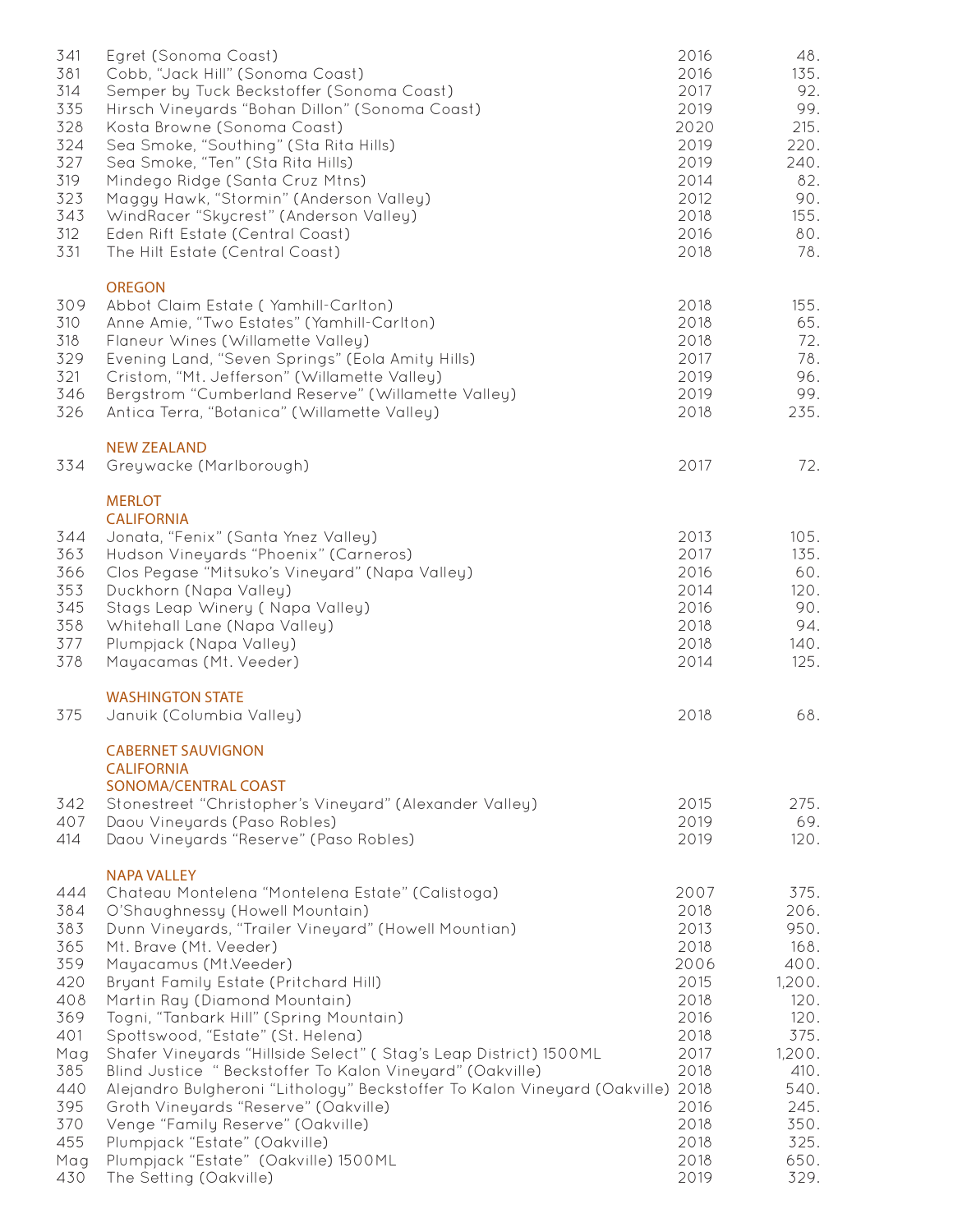| 456        | Scarecrow, JJ Cohn Estate, (Rutherford)                                      | 2019         | 1,250.       |
|------------|------------------------------------------------------------------------------|--------------|--------------|
| 387        | Waypoint Vineyards "Beckstoffer Georges III" ( Rutherford)                   | 2018         | 295.         |
| 355        | Nickel & Nickel, "State Ranch" (Yountville)                                  | 2019         | 240.         |
| Mag        | Orin Swift "Mercury Head" (Napa Valley) 1500ML                               | 2018         | 480.         |
| 368        | Cakebread Cellars (Napa Valley)                                              | 2018         | 182.         |
| 364        | Caymus Vineyards (Napa Valley)                                               | 2020         | 200.         |
| 446        | Caymus Vineyards "Special Selection" (Napa Valley)                           | 2017         | 400.         |
| Mag        | Caymus Vineyards "Special Selection" (Napa Valley) 1500ML                    | 2016         | 800.         |
| 382        | Darioush "Signature" (Napa Valley)                                           | 2019         | 240.         |
| 443        | Kathryn Hall (Napa Valley)                                                   | 2016         | 290.         |
| 396        | Frank Family (Napa Valley)                                                   | 2018         | 120.         |
| 354        | Paul Hobbs (Napa Valley)                                                     | 2017         | 215.         |
| 403        | Penfolds Bin 704 (Napa Valley)                                               | 2018         | 150.         |
| 425        | Penfolds Bin 149 (Napa/Australlia)                                           | 2018         | 325.         |
| 400        | Freemark Abbey (Napa Valley)                                                 | 2017         | 84.          |
| 362        | Purlieu Vineyards (Napa Valley)                                              | 2016         | 175.         |
| 421        | Silver Oak (Napa Valley)                                                     | 2016         | 298.         |
| 424        | Spottswood, "Lyndenhurst" (Napa Valley)                                      | 2017<br>2017 | 175.         |
| 361<br>397 | Lail Vineyards, "Blueprint" (Napa Valley)<br>Vineyard 29 "CRU" (Napa Valley) | 2018         | 160.<br>135. |
| 431        | Boyanci "Inspire" (Napa Valley)                                              | 2014         | 98.          |
| 412        | Dalla Valle Vineyards (Napa Valley)                                          | 2018         | 415.         |
| 413        | Venge "Silencieux" (Napa Valley)                                             | 2019         | 140.         |
| 376        | Davies Vineyard (Napa Valley)                                                | 2017         | 110.         |
| Mag        | Quilt By Belle Glos (Napa Valley, California) 1500ML                         | 2018         | 220.         |
| 320        | WhiteHall Lane (Napa Valley)                                                 | 2018         | 94.          |
| 356        | Prisoner (Napa Valley)                                                       | 2019         | 129.         |
|            |                                                                              |              |              |
|            | <b>WASHINGTON STATE</b>                                                      |              |              |
| 437        | Quilceda Creek (Columbia Valley)                                             | 2018         | 350.         |
| 439        | L'Ecole (Columbia Valley)                                                    | 2017         | 84.          |
|            |                                                                              |              |              |
|            | <b>CABERNET BLENDS</b>                                                       |              |              |
| 481        | Hyde De Villaine "Belle Cousine" (Carneros)                                  | 2017         | 140.         |
| 454        | Dominus (Yountville)                                                         | 2018         | 595.         |
| 386        | Abreu "Los Posadas" (Howell Mountian)                                        | 2016         | 950.         |
| 429        | Tuck Beckstoffer "Amulet" (Napa Valley)                                      | 2016         | 278.         |
| 432        | Bryant Family "Bettina" (Napa Valley)                                        | 2012         | 810.         |
| 352        | Grieve Family, "Double Eagle" (Napa Valley)                                  | 2016         | 120.         |
| 372        | Orin Swift, "Papillon" (Napa Valley)                                         | 2018         | 165.         |
| Mag        | Orin Swift, "Papillon" (Napa Valley) 1500ML                                  | 2018         | 325.         |
| 472        | Robert Mondavi-Rothschild, "Opus One" (Napa Valley)                          | 2018         | 595.         |
| 435        | Shafer TD9 (Napa Valley)                                                     | 2019         | 135.         |
| 452        | Trinchero Family Estates, "Taken" (Napa Valley)                              | 2018         | 74.          |
| Mag        | Leviathan by Andy Erickson (North Coast) 1500ML                              | 2018         | 152.         |
|            |                                                                              |              |              |
|            | <b>CABERNET FRANC</b>                                                        |              |              |
| 351        | Alexander Valley Vineyards, "Wetzel Family" (Sonoma County, California) 2014 |              | 62.          |
| 441        | Crocker & Starr, "Bridesmaid" (Napa Valley, California)                      | 2015         | 128.         |
| 465        | Zorzal (Mendoza, Argentina)                                                  | 2019         | 52.          |
|            |                                                                              |              |              |
|            | <b>SYRAH/ GRENACHE</b>                                                       |              |              |
|            | <b>CALIFORNIA</b>                                                            |              |              |
| 482        | Alban Estate, "Patrina", Syrah (Edna Valley)                                 | 2015         | 65.          |
| 450        | Jeff Cohn, "Pure Yum", Syrah (Sonoma Valley)                                 | 2017         | 68.          |
| Mag        | Saxum, "Broken Stones" (Paso Robles, California) 1500ML                      | 2010         | 335.         |
| 464        | Orin Swift, "Abstract", Grenache Blend (Napa Valley, California)             | 2019         | 72.          |
| 438        | Tablas Creek, "Esprit de Tablas", GSM Blend (Paso Robles)                    | 2016         | 95.          |
| 406        | Booker Vineyards, "Oublie" GSM Blend (Paso Robles)                           | 2017         | 150.         |
|            | <b>WASHINGTON STATE</b>                                                      |              |              |
| 442        | Cayuse Vineyards, "Bionic Frog", Syrah (Walla Walla)                         | 2013         | 350.         |
| 428        | K. Vintners, The Hidden, "Northridge Vineyard", Syrah (Wahluke Slope)        | 2017         | 120.         |
|            |                                                                              |              |              |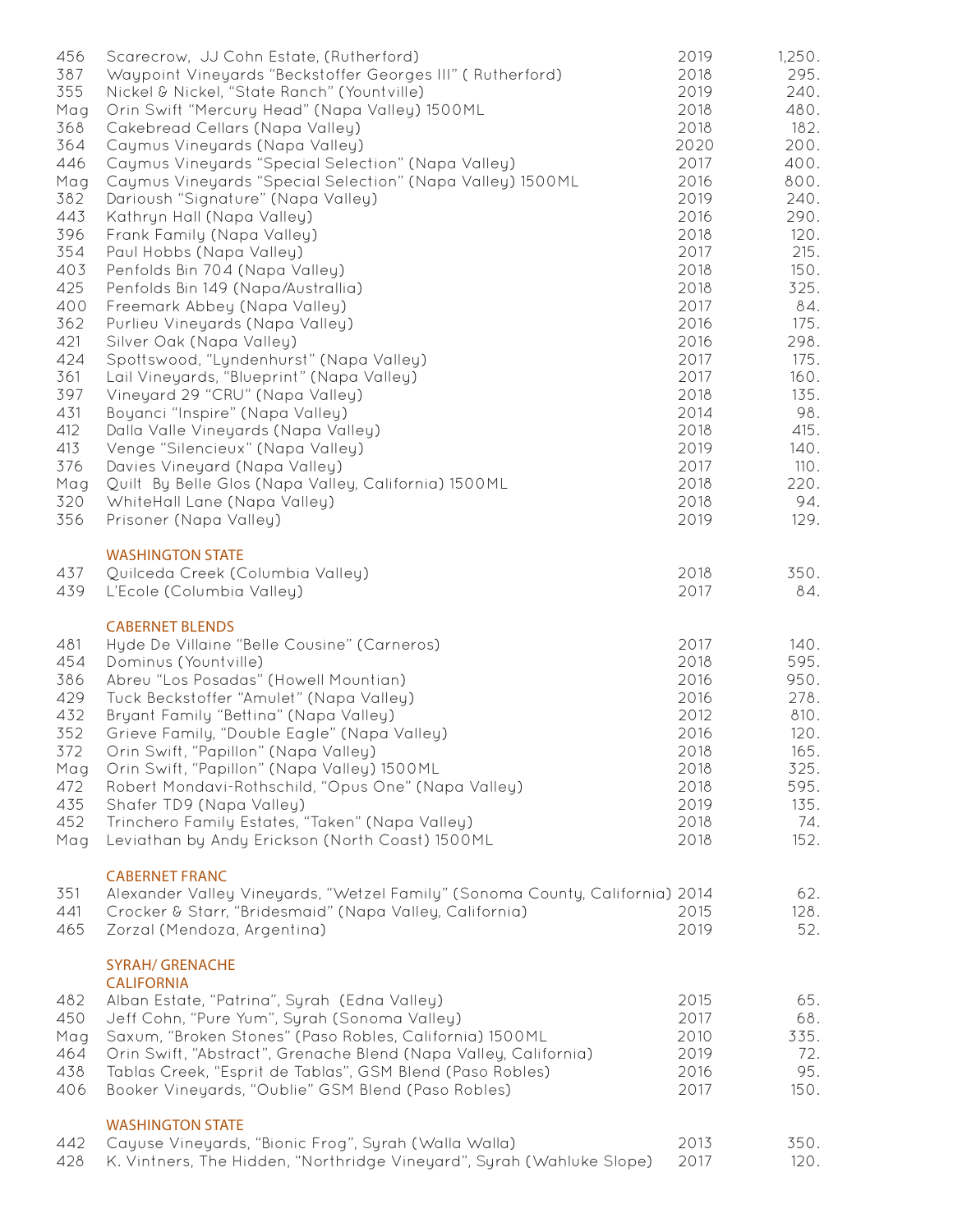| 394<br>389<br>466<br>433<br>448<br>405 | <b>PETITE SIRAH</b><br>Stanton Vineyards (St. Helena)<br>Once & Future, "Palisades Vineyard" (Napa Valley)<br>Orin Swift, "Machete", Petite Sirah/Syrah (Napa Valley)<br>Pessimist By Daou Vineyards, Petite Sirah/Zinfandel/Syrah, Paso Robles)<br>BodyGaurd By Daou Vineyards, Petite Sirah/Petite Verdot, (Paso Robles)<br>Priest Ranch (Napa Valley) | 2015<br>2015<br>2018<br>2019<br>2018<br>2010 | 96.<br>120.<br>102.<br>65.<br>82.<br>84. |
|----------------------------------------|----------------------------------------------------------------------------------------------------------------------------------------------------------------------------------------------------------------------------------------------------------------------------------------------------------------------------------------------------------|----------------------------------------------|------------------------------------------|
| 449<br>416<br>417<br>402               | <b>ZINFANDEL</b><br>Michael David, "Lust" (Lodi)<br>Ridge Vineyards "Pagani Ranch" (Sonoma Coast)<br>Turley Vineyards, "Buck Cobb" (Amador County)<br>Turley Vineyards, "Dusi Vineyard" (Paso Robles)                                                                                                                                                    | 2016<br>2019<br>2020<br>2020                 | 82.<br>92.<br>99.<br>120.                |
| 459<br>469<br>411<br>461<br>404        | <b>ARGENTINA/CHILE</b><br>Errazuriz Max, Carmenere (Aconcagua, Chile)<br>Marquis de Casa Concha, Carmenere (Rapel Valley, Chile)<br>Carmello Patti, Malbec (Mendoza, Argentina)<br>Red Schooner, "Voyage 9", Malbec (Mendoza)<br>Cheval des Andes, Malbec/Cabernet Sauvignon (Mendoza)                                                                   | 2018<br>2018<br>2017<br>2019<br>2018         | 40.<br>40.<br>72.<br>95.<br>199.         |
| 468<br>470<br>463<br>447<br>445<br>462 | <b>AUSTRALIA</b><br>Mollydooker, "Two Left Feet", Cabernet/Shiraz (McLaren Vale)<br>Mitolo, "Jester", Shiraz (McLaren Vale)<br>Penfolds, Bin 28, Shiraz (South Australia)<br>Penfolds, Bin 389, Cabernet/Shiraz (South Australia)<br>Mollydooker, Carnival of Love", Shiraz (McLaren Vale)<br>Yangarra Estate "PF" Shiraz (McLaren Vale)                 | 2018<br>2017<br>2018<br>2018<br>2019<br>2017 | 62.<br>42.<br>84.<br>160.<br>120.<br>62. |
|                                        | OLD WORLD REDS<br><b>BURGUNDY</b>                                                                                                                                                                                                                                                                                                                        |                                              |                                          |
| 523<br>515<br>476<br>486               | <b>COTE DE NUITS</b><br>Domaine Alain Jeanniard, Morey Saint Denis<br>Domaine Lignier-Michelot, Morey-Saint-Denis, "Les Faconnières" 1er Cru<br>Domaine Alain Burguet Gevrey Chambertin "Symphonie"<br>Domaine Armand Rousseau, Gevery Chambertin                                                                                                        | 2012<br>2018<br>2019<br>2017                 | 120.<br>296.<br>165.<br>826.             |
| 484<br>527<br>524<br>485               | "Lavaux St Jacques" 1er Cru<br>Domaine Thibault Liger-Belair, Chambolle Musigny<br>Domaine Philippe Charlopin, Clos Vougeot, Grand Cru<br>Domaine Jean Tardy & Fils, Nuits Saint Georges, "Au Bas de Combe"<br>Domaine Jacques-Frederic Mugnier, Nuits Saint Georges,<br>"Clos de la Marechele"1er Cru                                                   | 2016<br>2015<br>2016<br>2009                 | 216.<br>400.<br>175.<br>356.             |
| 496<br>497<br>479<br>504               | <b>COTE DE BEAUNE</b><br>Domaine Jean-Baptiste Boudier, Aloxe Corton, "Les Combes"<br>Domaine Bernard & Thierry Glantenay, Pommard, "Les Riottes"<br>Domaine Francoise & Denis Clair, Santenay<br>Domaine Joseph Voillot, Volnay "Les Caillerets", 1er Cru                                                                                               | 2019<br>2013<br>2017<br>2017                 | 116.<br>128.<br>94.<br>158.              |
| 499<br>498                             | <b>BEAUJOLAIS</b><br>Domaine de Fa, "Saint Amour"<br>Michel Tete, Domaine du Clos du Fief, "Juliénas Cuvée Tradition"                                                                                                                                                                                                                                    | 2019<br>2020                                 | 72.<br>60.                               |
| 512<br>487<br>489                      | <b>BORDEAUX</b><br><b>PESSAC LEOGNAN</b><br>Chateau Smith Haut Lafitte<br>Chateau Pape Clement<br>Chateau Haut-Brion "Premier Grand Cru Classe"                                                                                                                                                                                                          | 2011<br>2015<br>2005                         | 220.<br>295.<br>1,500.                   |
| 511<br>488                             | <b>SAINT ESTEPHE</b><br>Chateau Cos d'Estournel "Les Pagodes de Cos"<br>Chateau Montrose                                                                                                                                                                                                                                                                 | 2009<br>2005                                 | 206.<br>455.                             |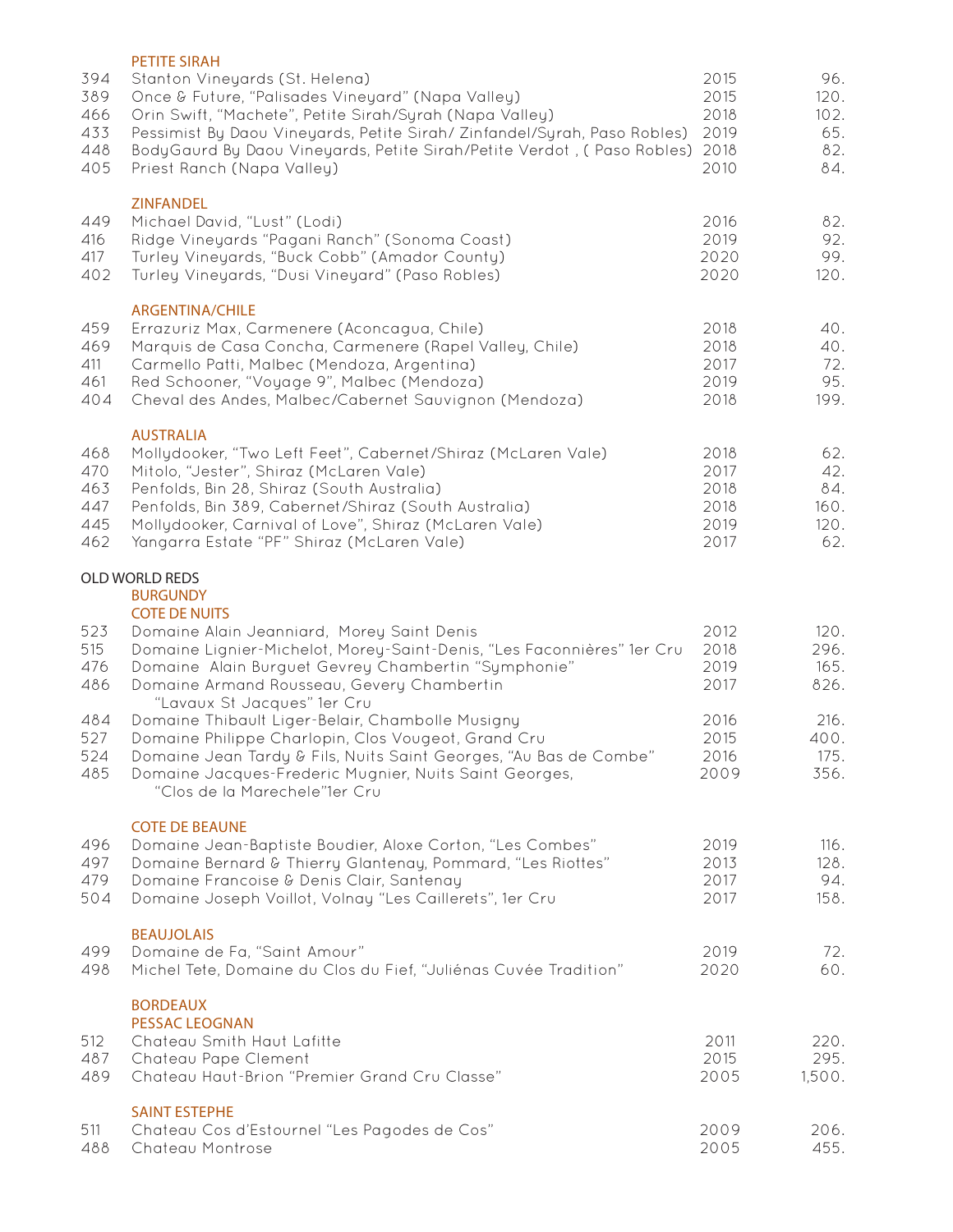| 495<br>490<br>473                             | <b>SAINT JULIEN</b><br>Chateau Gloria<br>Chateau Ducru Beaucaillou<br>Chateau Leoville-Las-Cases                                                                                                                                                                                                                                                                 | 2015<br>2005<br>2006                                 | 140.<br>595.<br>340.                              |
|-----------------------------------------------|------------------------------------------------------------------------------------------------------------------------------------------------------------------------------------------------------------------------------------------------------------------------------------------------------------------------------------------------------------------|------------------------------------------------------|---------------------------------------------------|
| 506<br>494<br>532                             | <b>PAUILLAC</b><br>Chateau Grand Puy Lacoste<br>Chateau Lynch Bages<br>Chateau Pichon Comtesse De Lalande                                                                                                                                                                                                                                                        | 2015<br>2015<br>2006                                 | 226.<br>325.<br>305.                              |
| 510<br>508<br>517                             | <b>MARGAUX</b><br>Chateau Brane-Cantenac<br>Chateau Marojallia<br>Chateau Palmer                                                                                                                                                                                                                                                                                 | 2011<br>2005<br>2010                                 | 198.<br>255.<br>880.                              |
| 474<br>528<br>507<br>522                      | <b>ST. EMILION</b><br>Chateau Beau-Sejour Becot<br>Chateau Corbin<br>Chateau Cheval Blanc, 1er Grand Cru, Classe "A"<br>Chateau Teyssier, "Le Dome"                                                                                                                                                                                                              | 2016<br>2015<br>2005<br>2006                         | 168.<br>92.<br>1,700.<br>260.                     |
| 502<br>526                                    | <b>POMEROL</b><br>Chateau au Pont Guitres<br>Chateau Gazin                                                                                                                                                                                                                                                                                                       | 2018<br>2016                                         | 67.<br>245.                                       |
| 534                                           | <b>FRONSAC</b><br>Chateau Les Trois Croix                                                                                                                                                                                                                                                                                                                        | 2016                                                 | 84.                                               |
| 491<br>500<br>501                             | <b>LOIRE VALLEY</b><br><b>CHINON</b><br>Domaine Philippe Alliet, "Vieilles Vignes"<br>Charles Joguet, "Cuvee Terroir"<br>Charles Joguet, "Les Varennes du Grand Clos"                                                                                                                                                                                            | 2019<br>2018<br>2016                                 | 68.<br>60.<br>93.                                 |
| 519<br>521<br>518<br>516<br>492<br>514        | <b>RHONE</b><br><b>NORTHERN RHONE</b><br>E. Guigal, "Chateau d'Ampuis", Cote Rotie<br>Domaine Belle, Hermitage<br>Domaine des Lises, Crozes-Hermitage<br>Domaine Les Bruyeres, Crozes-Hermitage<br>Domaine Piaugier, Gigondas<br>Domaine Courbis, Cornas                                                                                                         | 2012<br>2015<br>2015<br>2016<br>2015<br>2016         | 255.<br>198.<br>52.<br>62.<br>72.<br>65.          |
| 520<br>509<br>505<br>478<br>475<br>503<br>513 | <b>SOUTHERN RHONE</b><br>E. Guigal, Cotes-du-Rhone<br>Coudoulet de Beaucastel, Cotes-du-Rhone<br>Chapelle St. Theodoric, Chateauneuf- du Pape, "La Guigase"<br>Le Vieux Telegraphe, Chateauneuf-du-Pape, "Telegramme"<br>Chateau de Beaucastel, Chateauneuf-du-Pape<br>Chateau de Beaucastel, Chateauneuf-du-Pape<br>Domaine Saint Siffrein, Chateauneuf-du-Pape | 2017<br>2018<br>2016<br>2016<br>2019<br>2006<br>2017 | 46.<br>66.<br>115.<br>145.<br>180.<br>240.<br>99. |
| 531<br>530<br>585<br>562                      | <b>ITALY</b><br>Jasci Montepulciano d'Abruzzo (Abruzzo)<br>Contesa Montepulciano d'Abruzzo (Abruzzo)<br>Cantine del Notaio, L'Atto Aglianico (Basilicata)<br>Parco Dei Monaci "Monacello" Primitivo (Basilicata)                                                                                                                                                 | 2018<br>2019<br>2017<br>2016                         | 48.<br>52.<br>60.<br>68.                          |
| 573<br>591<br>541<br>535<br>561<br>575        | <b>PIEDMONT</b><br>Oddero, Barbera d'Alba<br>Chionetti, Dogliani Briccolero, Dolcetto<br>Bruna Grimaldi, "San Martino", Dolcetto d'Alba<br>Moccagatta, "Bric Balin", Barbaresco<br>Cantine Povero, Barbaresco<br>Gaja, Barbaresco                                                                                                                                | 2015<br>2018<br>2017<br>2015<br>2018<br>2015         | 45.<br>70.<br>42.<br>120.<br>70.<br>450.          |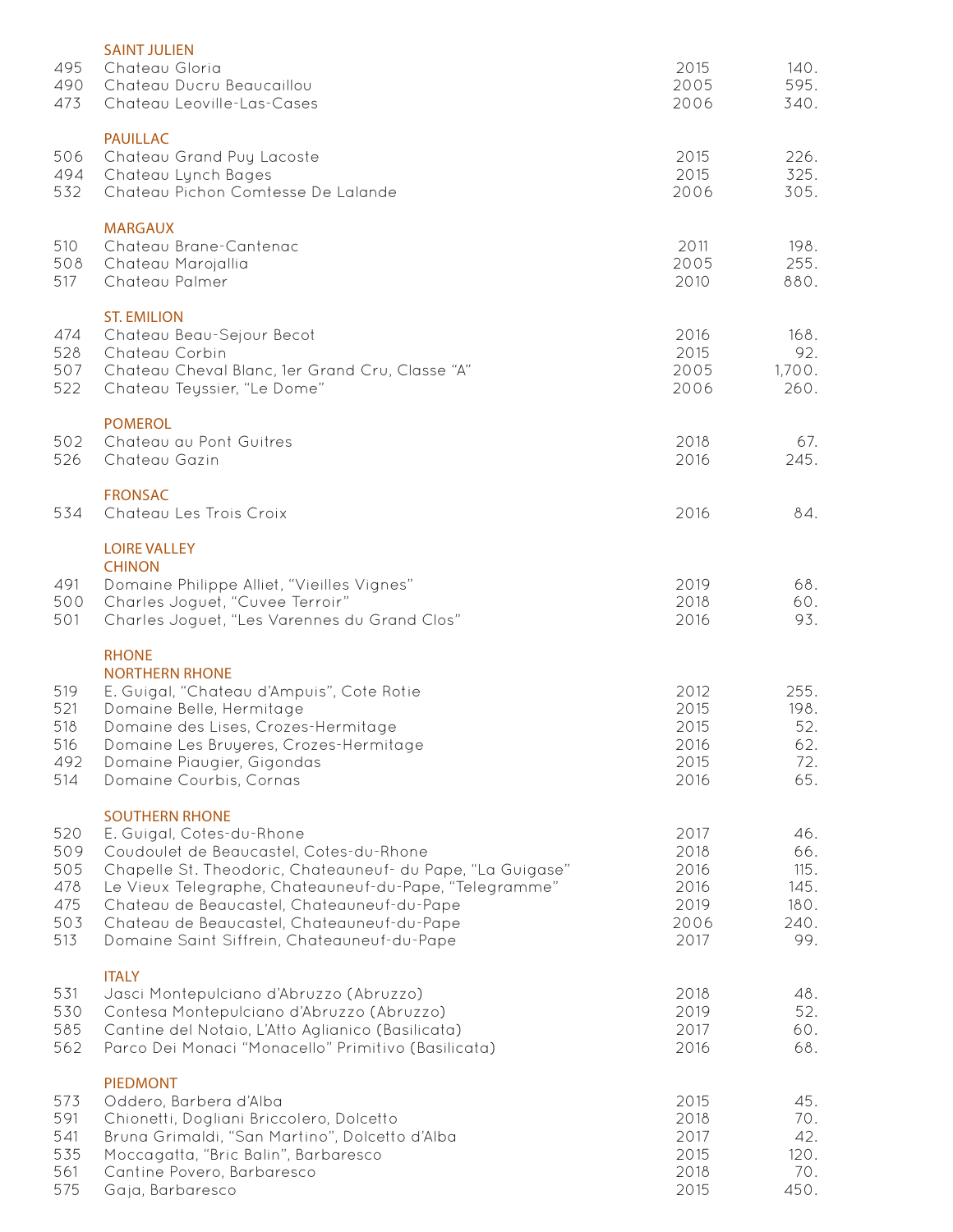| 549<br>557<br>584<br>536<br>565<br>544                                                  | Enzo Boglietti, "Brunate", Barolo<br>Enzo Boglietti, "Brunate", Barolo<br>Aldo Conterno, "Bussia", Barolo<br>Damilano, "Lecinquevinge" Barolo<br>Giuseppe Rinaldi, "Tre Tine", Barolo<br>Torraccia Del Paintavigna, Gattinara                                                                                                                                                                                                                                                                                                                                                                                                                                                                     | 2015<br>2016<br>2016<br>2015<br>2017<br>2013                                                         | 180.<br>160.<br>190.<br>86.<br>600.<br>52.                                                       |
|-----------------------------------------------------------------------------------------|---------------------------------------------------------------------------------------------------------------------------------------------------------------------------------------------------------------------------------------------------------------------------------------------------------------------------------------------------------------------------------------------------------------------------------------------------------------------------------------------------------------------------------------------------------------------------------------------------------------------------------------------------------------------------------------------------|------------------------------------------------------------------------------------------------------|--------------------------------------------------------------------------------------------------|
| 577<br>558<br>578<br>559                                                                | <b>VENETO</b><br>Dal Forno Romano, "Monte Loddoletta", Amarone della Valpolicella<br>Monte Faustino, Amarone della Valpolicella Classico<br>Buglioni, Amarone della Valpolicella Classico<br>Azienda Agricola Brigaldara, Valpolicella Ripasso Superiore                                                                                                                                                                                                                                                                                                                                                                                                                                          | 2010<br>2013<br>2017<br>2018                                                                         | 765.<br>158.<br>135.<br>75.                                                                      |
| 556<br>543<br>545<br>552<br>582<br>538<br>560<br>548<br>539<br>581<br>596<br>553<br>533 | <b>TUSCANY</b><br>Fontodi, Chianti Classico<br>Castello Monterinaldi, Chianti Classico<br>Tolaini, "Montebello Sette", Chianti Classico Gran Selezione<br>San Giusto a Rentennano "Le Baroncole" Chianti Classico Riserva<br>San Giusto a Rentennano "Le Baroncole" Chianti Classico Riserva<br>Casanova di Neri, "Irrosso", Rosso di Montalcino<br>Canalicchio di Sopra, Rosso di Montalcino<br>Collosorbo, Brunello di Montalcino<br>Ciacci Piccolomini, Brunello di Montalcino<br>Castello Romitoro, Brunello di Montalcino<br>Castello Romitoro, Brunello di Montalcino Riserva<br>Uccelliera, Brunello di Montalcino Riserva<br>Valdicava "Madonna del Piano" Brunello di Montalcino Riserva | 2017<br>2019<br>2014<br>2012<br>2017<br>2018<br>2019<br>2016<br>2016<br>2010<br>2006<br>2015<br>2010 | 120.<br>76.<br>90.<br>210.<br>200.<br>48.<br>99.<br>126.<br>129.<br>195.<br>270.<br>275.<br>700. |
| 555<br>568<br>550<br>576<br>551<br>554<br>574<br>579                                    | <b>SUPER TUSCAN</b><br>Antinori, "Tignanello" (Chianti IGT)<br>Azienda Uggiano, "Sempre Ricordare" (IGT)<br>Brancaia, "Il Blu" (Chianti IGT)<br>Castello Banfi, "Aska" (Bolgheri)<br>Fontodi, "Flaccianello della Pieve" (Colli della Toscana Centrale IGT)<br>Tentuta San Guido "Guidalberto" (Bolgheri)<br>Tenuta San Guido Sassicaia (Bolgheri)<br>Tenuta San Guido Sassicaia (Bolgheri)                                                                                                                                                                                                                                                                                                       | 2018<br>2016<br>2013<br>2017<br>2015<br>2019<br>2018<br>2019                                         | 265.<br>65.<br>180.<br>72.<br>350.<br>145.<br>500.<br>510.                                       |
| 570<br>564                                                                              | <b>SICILY</b><br>Feudo Montoni, "Vrucara", Nero d'Avola<br>Marabino "Parrino", Nero d'Avola                                                                                                                                                                                                                                                                                                                                                                                                                                                                                                                                                                                                       | 2016<br>2016                                                                                         | 92.<br>72.                                                                                       |
| 615                                                                                     | <b>PORTUGAL</b><br>Monte da Ravasqueira, Vinha Das Romas Alentejano Red (Alentejo)                                                                                                                                                                                                                                                                                                                                                                                                                                                                                                                                                                                                                | 2014                                                                                                 | 42.                                                                                              |
| 619<br>621                                                                              | <b>SPAIN</b><br>Castro Candaz Tinto, "Finca El Curvado", Mencia (Ribeira Sacra)<br>Bodegas Raul Perez, "Ultreia Saint Jacques", Mencia (Bierzo)                                                                                                                                                                                                                                                                                                                                                                                                                                                                                                                                                   | 2016<br>2017                                                                                         | 52.<br>48.                                                                                       |
| 612                                                                                     | <b>PRIORAT</b><br>La Contreria Black Slate, "Porerra"                                                                                                                                                                                                                                                                                                                                                                                                                                                                                                                                                                                                                                             | 2016                                                                                                 | 58.                                                                                              |
| 614<br>616<br>618                                                                       | <b>RIOJA</b><br>Famillia Torres, Crianza<br>Lopez de Heredia Tondonia Reserva<br>La Rioja Alta, Gran Reserva                                                                                                                                                                                                                                                                                                                                                                                                                                                                                                                                                                                      | 2017<br>2008<br>2011                                                                                 | 50.<br>98.<br>135.                                                                               |
| 546<br>599                                                                              | <b>RIBERA DEL DUERO</b><br><b>Bodegas Emilio Moro</b><br>Vega Sicilia "Valbuena 5"                                                                                                                                                                                                                                                                                                                                                                                                                                                                                                                                                                                                                | 2015<br>2015                                                                                         | 68.<br>350.                                                                                      |
| 620<br>547                                                                              | <b>TORO</b><br>Bodega Numanthia, "Termes"<br>Vatan Tinta de Toro                                                                                                                                                                                                                                                                                                                                                                                                                                                                                                                                                                                                                                  | 2017<br>2012                                                                                         | 72.<br>60.                                                                                       |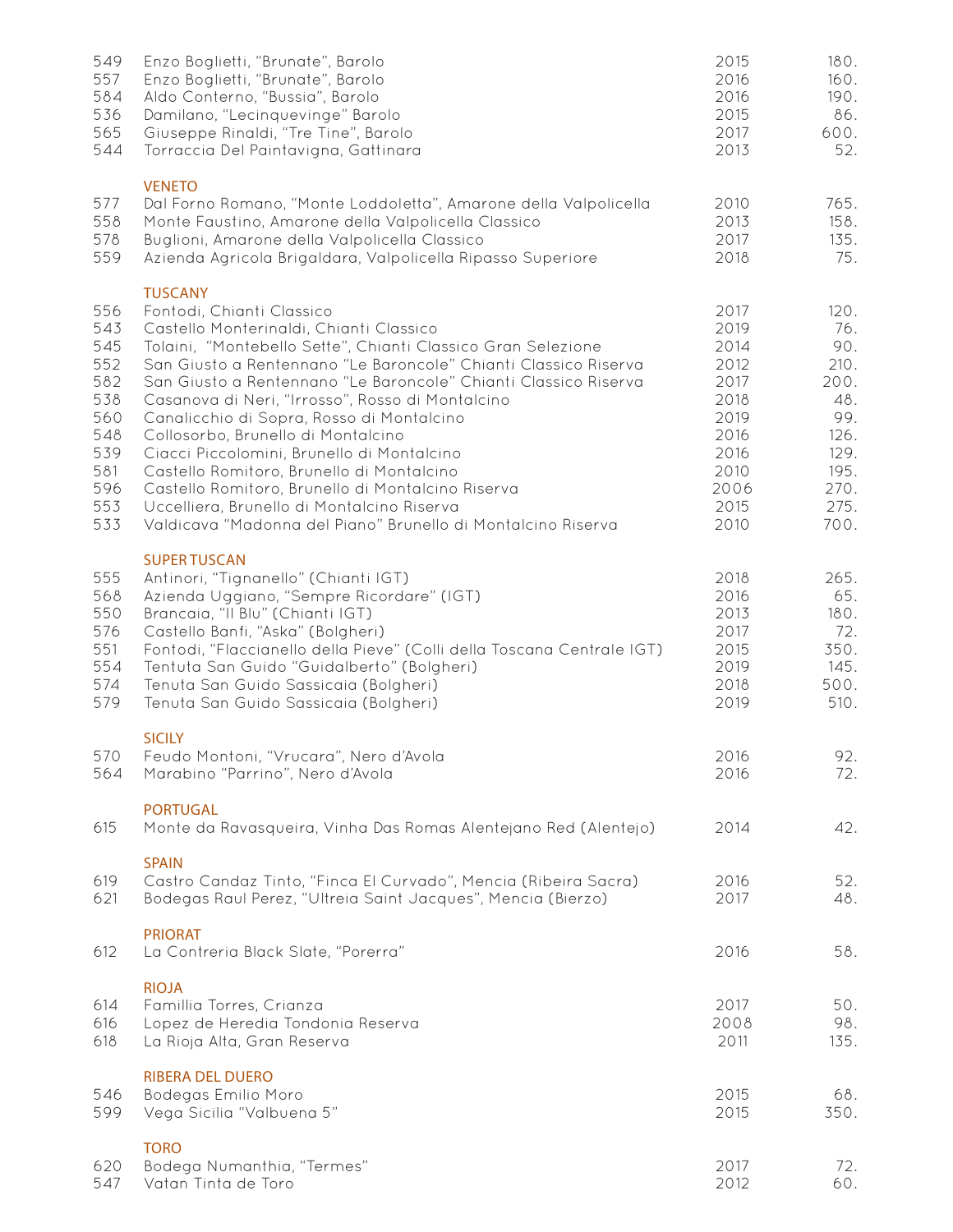#### HALF BOTTLES AND MORE

#### WHITE WINES

| Champagne, Krug Grande Cuvee 168th Edition<br>Sauvignon Blanc, Merry Edwards (Russian River Valley)<br>Chardonnay, Kistler, "Les Noisetiers" (Sonoma Coast, California)<br>Chardonnay, Ballot Millot, Meursault (Burgundy, France)<br>Sauternes, Chateau D'Yquem (Bordeaux, France)<br>Sauternes, Chateau Sudiraut (Bordeaux, France)                                                                                      | <b>NV</b><br>2016<br>2019<br>2018<br>2006<br>2009    | 136.<br>33.<br>70.<br>76.<br>395.<br>110.       |
|----------------------------------------------------------------------------------------------------------------------------------------------------------------------------------------------------------------------------------------------------------------------------------------------------------------------------------------------------------------------------------------------------------------------------|------------------------------------------------------|-------------------------------------------------|
| <b>RED WINES</b><br>Pinot Noir, Kosta Browne (Russian River Valley, California)<br>Pinot Noir, Ken Wright, "Shea Vineyard" (Yamhill-Carlton, Oregon)<br>Chateauneuf Du Pape, Chante Cigale<br>Merlot, Duckhorn Vineyards (Napa Valley, California)<br>Cabernet Blend, Continuum, (Pritchard Hill)<br>Cabernet Sauvignon, Darioush, "Signature" (Napa Valley)<br>Cabernet Sauvignon, Frank Family (Napa Valley, California) | 2017<br>2013<br>2017<br>2018<br>2018<br>2016<br>2018 | 90.<br>46.<br>48.<br>48.<br>250.<br>120.<br>60. |
| MAGNUMS (1.5L)<br>Pinot Noir, Merry Edwards (Sonoma Coast, California)<br>Pinot Noir, Belle Glos, "Taylor Lane" (Sonoma Coast, California)<br>Syrah Blend, Saxum, "Broken Stones" (Paso Robles, California)<br>Cabernet Sauvignon, Caymus Special Selection (Rutherford, California)<br>Cabernet Sauvignon Shafer Vineyards "Hillside Select"<br>(Stag's Leap District, California)                                        | 2014<br>2011<br>2010<br>2016<br>2017                 | 250.<br>295.<br>335.<br>800.<br>1,200.          |
| Cabernet Sauvignon, Plumpjack (Oakville, California)<br>Cabernet Sauvignon Blend, Orin Swift "Papillion" (Napa Valley, California) 2018<br>Cabernet Sauvignon, Orin Swift "Mercury Head" (Napa Valley, California) 2018<br>Cabernet Sauvignon Blend, Leviathan by Andy Erickson<br>(North Coast California)                                                                                                                | 2018<br>2018                                         | 665.<br>325.<br>480.<br>152.                    |
| Cabernet Sauvignon, Quilt By Belle Glos (Napa Valley, California)                                                                                                                                                                                                                                                                                                                                                          | 2018                                                 | 220.                                            |